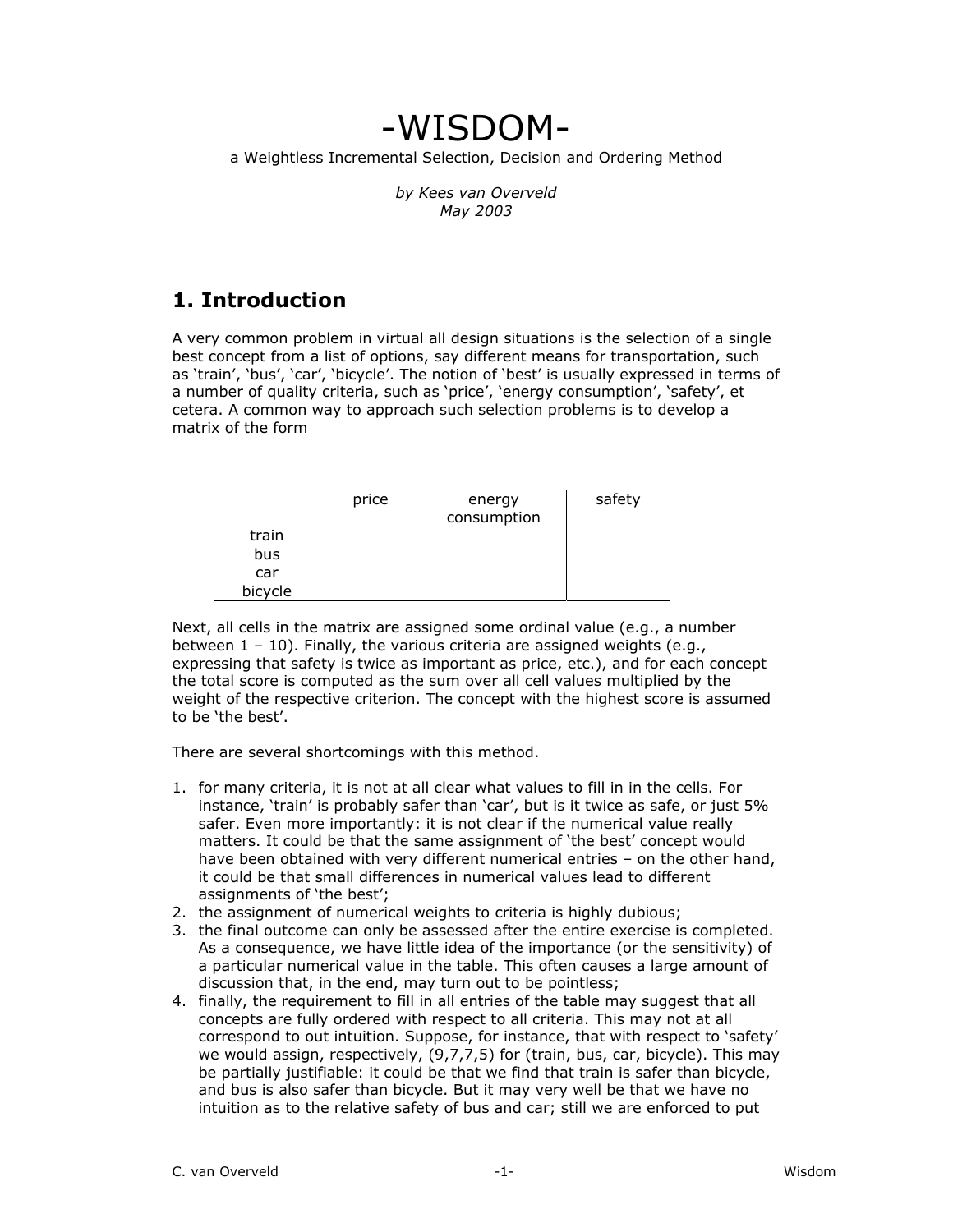some numbers there. Assigning a 7 to both of them gives the wrong impression – as if we would think they are equally safe.

A method that does not suffer from these shortcomings should be characterized by the following characteristics:

- 1. Rather than absolute (ordinal) values, we should give our opinions in the form of 'better than' or 'worse than'. Most often, this is much easier and requires substantially less discussion;
- 2. the same applies for weights: we probably can give statements such as 'safety is more important than price', but we may not be able to assign numerical values to safety and price;
- 3. the selection process is an incremental process. Opinions can arise one by one, and every new observation may cause a change of the currently 'best' option. A system to select 'the best' concept should therefore allow incremental operation;
- 4. the system should be able to give the best possible verdict based on partial information. That is: given any amount of opinions of the form 'a is better than b' (for concepts with respect to criteria) and/or 'a is more important than b' (with respect to criteria), the system should inform us about the currently best estimate for which concept is optimal.

The WISDOM-system (a Weightless Incremental Selection, Decision and Ordering Method) is a tool that supports selection processes in accordance with the above characteristics. Elsewhere (see XXX) we report on the theoretical background of WISDOM; this document gives a manual to operate the WISDOM system.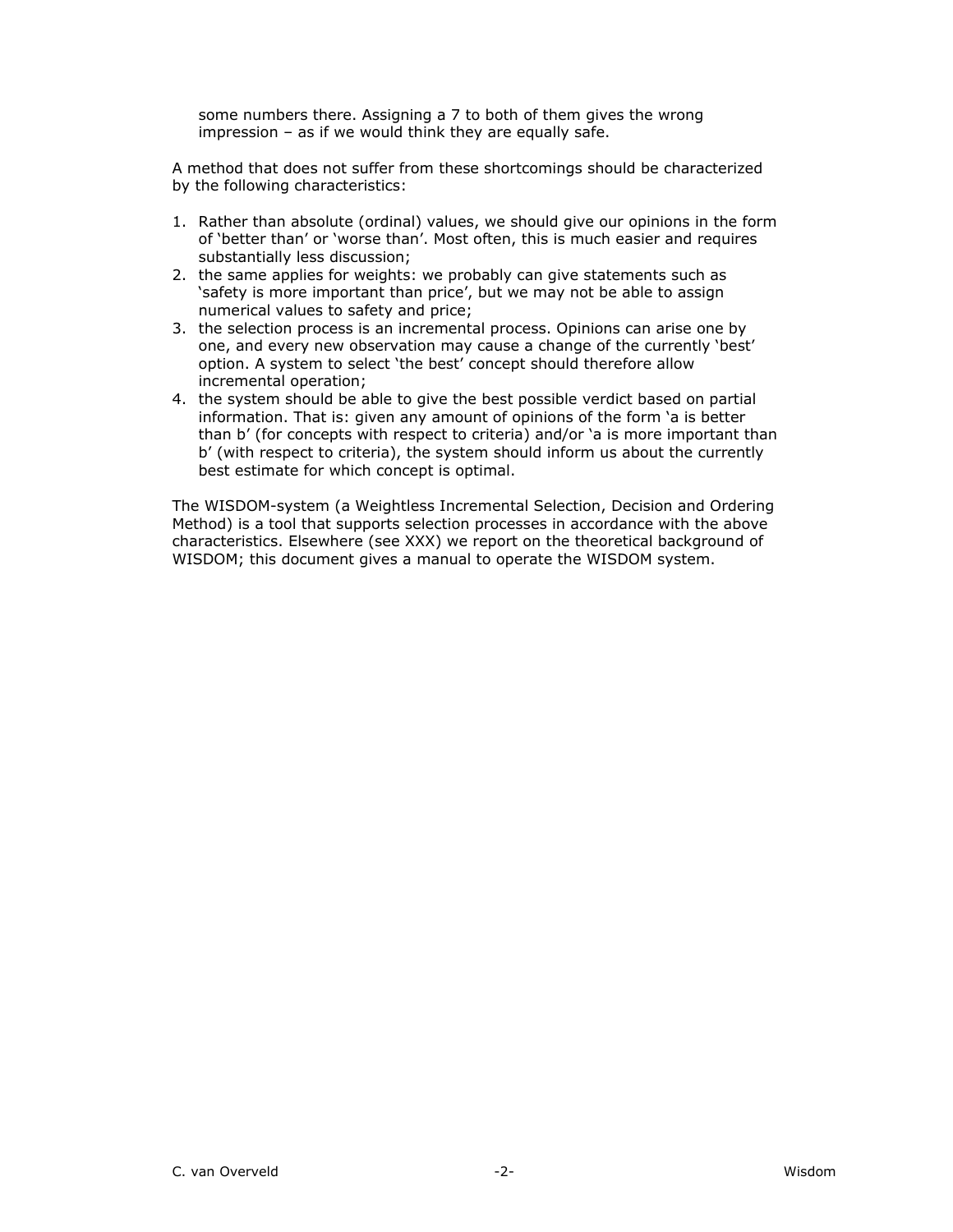# **2. Manual**

### **2.1 Components**

WISDOM is a Visual Basic application running within MS EXCEL®. It consists of a worksheet, two selection boxes and three buttons. See figure 1.

| train                     | price        |        |         | train          | bus            | car            | bicycle        |
|---------------------------|--------------|--------|---------|----------------|----------------|----------------|----------------|
| bus                       | energy       | price  | train   | $\overline{0}$ | $\overline{0}$ | $\overline{0}$ | $-1$           |
| car                       | safety       |        | bus     | $\overline{0}$ | 0              | 0              | $\overline{0}$ |
| bicycle                   |              |        | car     | $\overline{0}$ | $\Omega$       | $\overline{0}$ | 0              |
|                           |              |        | bicycle | 1              | $\Omega$       | 0              | 0              |
| clicking means 'more'     |              |        |         | train          | bus            | car            | bicycle        |
| clicking means 'less'     |              | energy | train   | $\overline{0}$ | 0              | $\overline{0}$ |                |
|                           |              |        | bus     | $\overline{0}$ | 0              | 0              | 0              |
|                           |              |        | car     | $\overline{0}$ | 0              | $\overline{0}$ | 0              |
| sloppy                    |              |        | bicycle | $\overline{0}$ | n              | O              | 0              |
| relaxed                   |              |        |         | train          | bus            | car            | bicycle        |
| strict<br>very strict     |              | safety | train   | $\Omega$       | 0              | $\overline{0}$ |                |
|                           |              |        | bus     | $\overline{0}$ | $\overline{0}$ | $\overline{0}$ | 0              |
|                           |              |        | car     | $\overline{0}$ | $\overline{0}$ | $\overline{0}$ | 0              |
|                           |              |        | bicycle | $\overline{0}$ | 0              | 0              | $\overline{0}$ |
| running or<br>maintenance |              |        |         | price          | energy         | safety         |                |
|                           |              |        | price   | 0              |                | $\Omega$       |                |
|                           |              |        | energy  | $-1$           | $\overline{0}$ | $-2$           |                |
|                           |              |        | safety  | $\overline{0}$ | $\overline{2}$ | $\overline{0}$ |                |
|                           | build tables |        |         |                |                |                |                |

#### **2.1.1 The worksheet**

reset tables

In the worksheet, the leftmost column (column A) contains the concepts from which we want to select the best one. The second column (column B) contains the criteria that should be used to make the selection. The entries in these two columns are entered by the user; all other tables are automatically generated by WISDOM when the button 'build tables' is pressed (see section 2.2) . The concepts and criteria entries are entered from the top row downwards. WISDOM can handle up to 30 concepts and 30 criteria in one simultaneous selection session.

To the right of the user-entered columns, we find the tables that are generated by WISDOM. For N concepts (in our example, N=4) and M criteria (in our example,  $M=3$ ), WISDOM generates M tables with N x N entries and one table with M x M entries. The first M tables contain, for each criterion C, all opinions of the form 'concept A is, with respect to criterion C, better (or worse) than concept B'. In case no such opinion has (yet) been issued, the entry contains a '0'. If there is a '1' on the row corresponding to concept A and the column corresponding to concept B, this means 'A is better than B'. For instance, with respect to 'price', the concept 'bicycle' is better than the concept 'train'. In the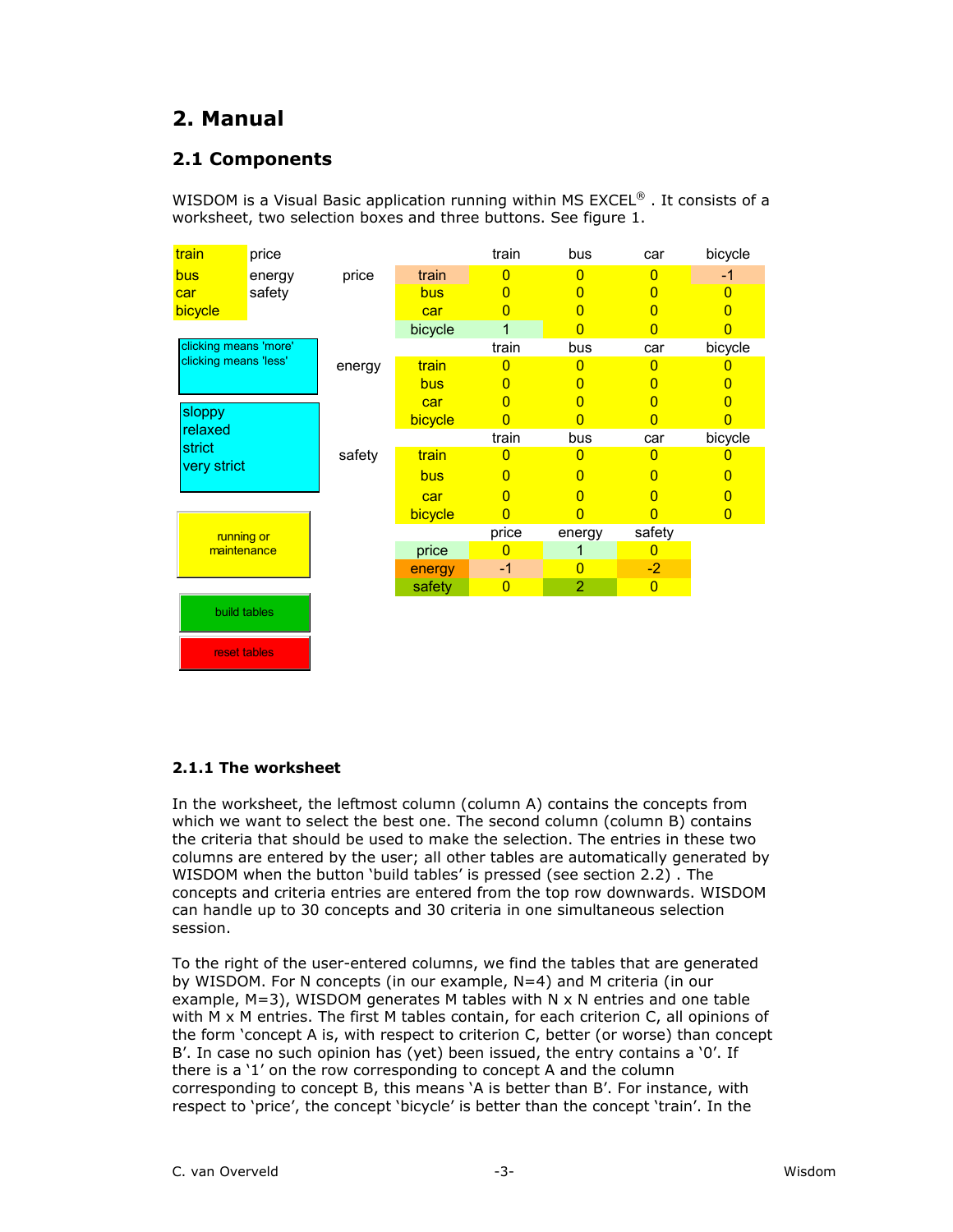same situation, the row corresponding to B and the column corresponding to A contains a '-1', meaning that 'B is worse than A'. If a cell contains '2' or '-2', this means 'much better' (or: 'much worse'). Similar, '3' ('-3') means 'much, much better' ('much, much worse'), et cetera. Notice that any two entries that are symmetric with respect to the main diagonal of a table have opposite sign and equal absolute value. For easier reference, entries in the tables are color encoded. Positive values are warm colors (orange, red) and negative values are cold colors (cyan, green). Neutral (=value 0: no opinion has been given) is encoded as yellow.

Every row in each of the first M tables is labeled by the name of one of the concepts. These names are color-encoded as well, on the basis of the criterion of the present table. So, since the label 'train' in the first row of the first table is orange and 'bicycle' is light green, this means that, as far as 'price' is concerned, 'train' is relatively inferior to 'bicycle' with respect to 'price'.

Below the first M tables that each correspond to one of the criteria, there is one final  $M \times M$  table where the relative importance of all pairs of criteria are administrated. The same conventions apply both to values in the cells and color encoding. The present example can be interpreted as :

- price is more important than energy;
- safety is much more important than energy;
- as a result, energy is 'quite unimportant' (dark orange); price is slightly important and safety is quite important.

#### **2.1.2 The selection boxes**

WISDOM contains two selection boxes. These are the light blue rectangular areas underneath the concepts and criteria columns.

The text in the boxes appears when a new session is started, that is after the green button containing the text 'build tables' is pressed (see below).

The topmost selection box allows choosing between two options: whether opinions are expressed as 'A is better (more important) than B' or 'A is worse (less important) than B'. In section 2.2 we explain how an opinion is entered into the system by means of clicking cells in one of the two leftmost columns but now we know that the interpretation of clicking these cells is determined by the present setting of the topmost selection box.

The lowermost selection box allows controlling the algorithm that derives the final verdict (=which concept is the best according to all entered opinions). As we explain in elsewhere (see XXX), there is a parameter involved in the derivation of the verdict. If this parameter is set to a very low value, we can draw conclusions after relatively few opinions have been entered, but these conclusions are not very rigorously justified; if the parameter has a high value, we can only draw conclusions after more (extreme) opinions have been entered, but these conclusions are more rigorously justified.

#### **2.1.3 The buttons**

There are three buttons in WISDOM. The topmost button is yellow and it determines in which of twee states the program is. These states are 'running' and 'maintenance', and clicking the button toggles from one state to the other.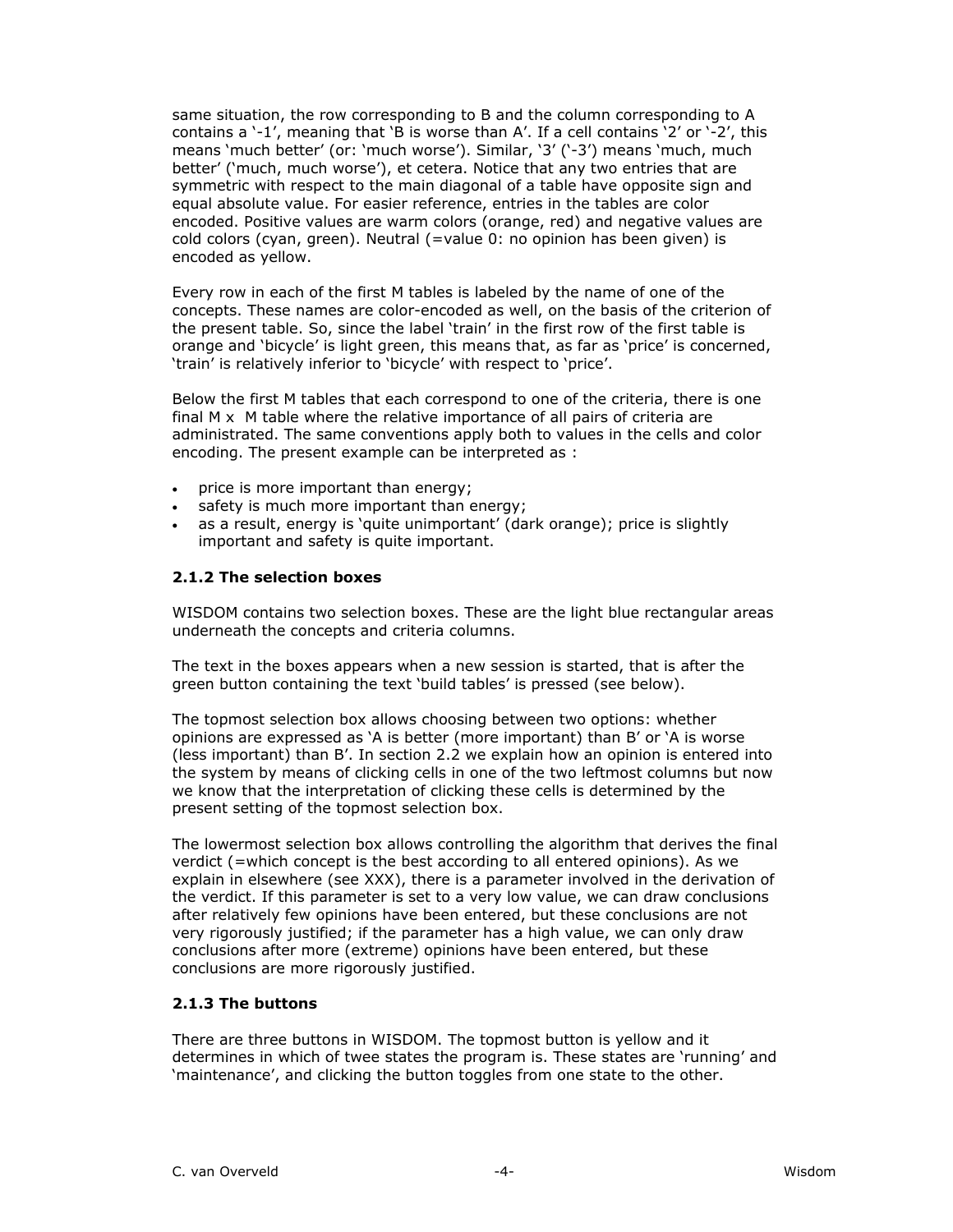#### **the maintenance state**

In this state, a new problem setting can be entered. That is, we can type concepts in column A and criteria in column B. In this state, WISDOM acts exactly the same as EXCEL without any macros in action: cells can be coloured, moved, deleted, copied, pasted, … Make sure that there are at least two concepts and two criteria: due to an inconsistency in the operation of EXCEL, WISDOM does not work properly with fewer than 2 concepts or fewer than 2 criteria. In the 'maintenance' state, the red button is disabled (it contains no label and it has no function); the green button is labelled 'build tables'.

Pressing the green button in the 'maintenance' state creates the tables and initialises all entries to 0.

#### **the running state**

Clicking the yellow button in the 'maintenance' state switches WISDOM to the 'running' state. In this case, the label of the green button becomes 'make consistent'; the red button is labelled 'reset tables'.

Pressing the green button enforces WISDOM to check the tables for consistency. Suppose that we have entered the opinion 'train is better than car with respect to price', 'car is better than bicycle with respect to price', and 'bicycle is better than train with respect to price'. Each of these opinions may be OK, but they cannot be true simultaneously. This is an example of inconsistency. WISDOM attempts to correct all tables in order to remove consistencies of various kinds. It is advisable to press the 'make consistent' button frequently (at least after every few entered opinions) to avoid large changes in the tables in the case of inconsistencies. Indeed: experience shows that inconsistencies may happen very easily, and the correction of even small inconsistencies may involve many opinions to have to be reset to 0 – which is a waste of effort if many opinions have been entered.

Pressing the red button in the 'running' state clears all tables: all entries are reset to 0.

### **2.2 Operation**

Once a problem definition has been set up, the main purpose of WISDOM is to collect and administrate opinions, to ensure consistency, and to draw conclusions. To perform these actions, the yellow button has to be clicked so that it is in the 'running' state.

In order to enforce consistency checking, the green button, labelled 'make consistent' has to be clicked.

Conclusions are drawn automatically, and the result is constantly updated in the form of colour encoding of the concepts in column A. Initially, all concept entries in column A are coloured yellow (neutral). As soon as WISDOM can draw a conclusion that a concept is inferior to others, it is coloured in some shade of red (orange, dark orange, red or dark red – depending on the amount of evidence). Similarly, as soon as WISDOM can draw a conclusion that a concept is superior to others, it is coloured in some shade of green (cyan, light green, middle green or dark green – depending on the amount of evidence).

In order to enter an opinion, items in the first two columns (concepts and/or criteria) have to be clicked. The following sequences are recognised by WISDOM: